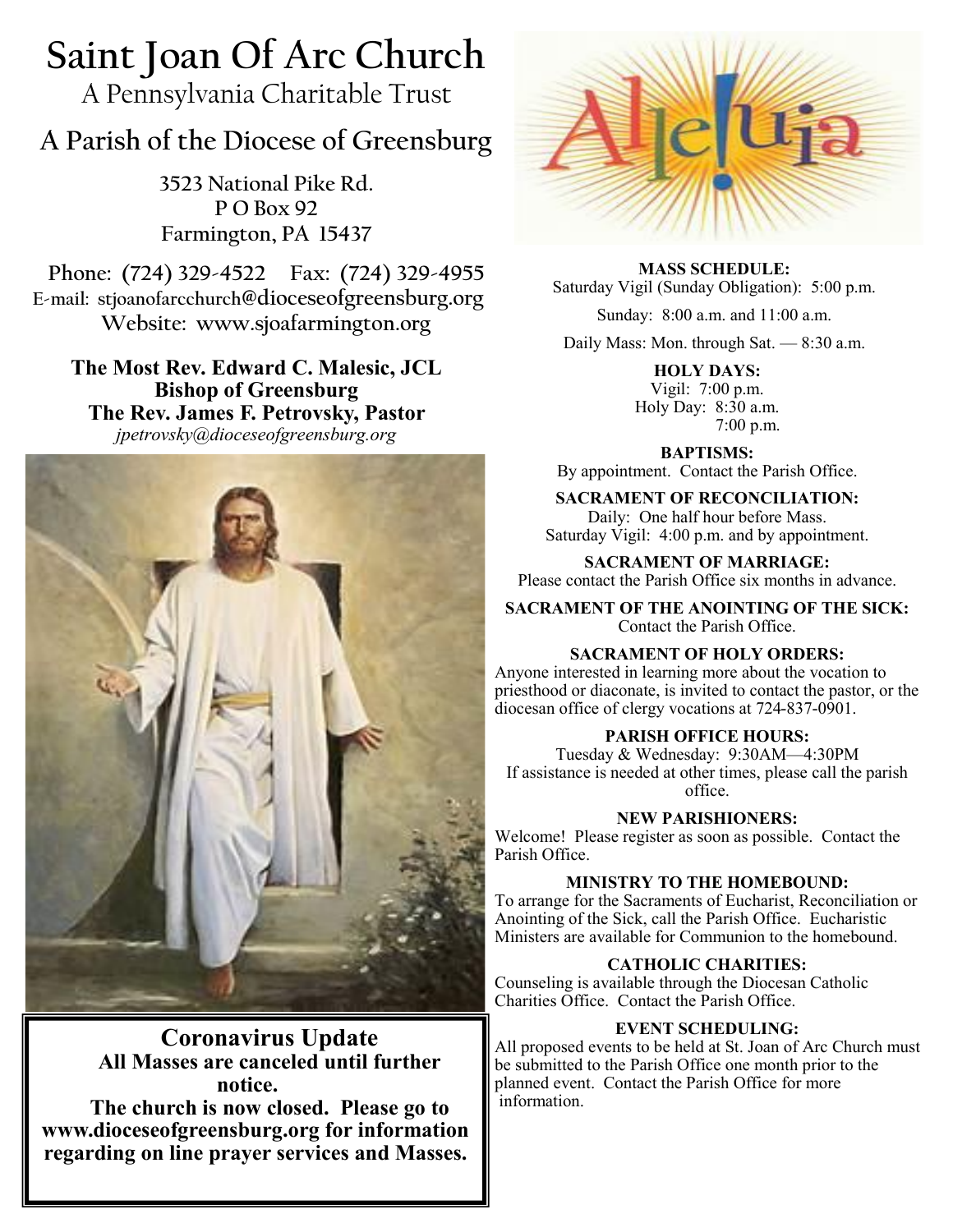| Mass Intentions for the Week                                                                                                                                                           | <b>Easter Sunday</b>                                                                                                                                                                                                                                                                                                                                                                            |
|----------------------------------------------------------------------------------------------------------------------------------------------------------------------------------------|-------------------------------------------------------------------------------------------------------------------------------------------------------------------------------------------------------------------------------------------------------------------------------------------------------------------------------------------------------------------------------------------------|
| Saturday, Apr. 11 Anticipated-Easter<br>9:00 pmIntentions of our Parish Family & Friends                                                                                               | 1: Acts 10: 34a, 37-43<br>2: Colossians 3: 1-4<br>3: John 20: 1-9                                                                                                                                                                                                                                                                                                                               |
| Sunday, Apr. 12-Easter<br>8:00 amIntentions of our Parish Family & Friends                                                                                                             | <b>Liturgy of the Word - Meditation:</b><br>Peter speaks to his listeners about what has happened all over<br>Judea—the life, death, and resurrection of Jesus. Paul tells<br>the Colossians they have been raised with Jesus and therefore                                                                                                                                                     |
| Monday, Apr. 13<br>Mark, Susan & Katie Catanzarite                                                                                                                                     | need to seek what is above. In the Gospel, Mary of Magdala<br>brings the news of the empty tomb to Simon and Peter and<br>the other disciple whom Jesus loved. Peter and the beloved<br>disciple rush to the tomb.                                                                                                                                                                              |
| Tuesday, Apr. 14<br>Josephine & Walter Smith<br>Wednesday, Apr. 15<br>Martha Jean Baron                                                                                                | Focus: We demonstrate our belief in the empty tomb by<br>the way we live our faith.<br>Peter and the beloved disciple rush to the tomb and believe.<br>We rush towards many things in our busy lives—does our<br>rushing around include paying attention to how God is<br>working in our lives, and speaking to us? We show we<br>believe the tomb is empty by the way we live our faith.       |
| Thursday, Apr. 16<br>Family                                                                                                                                                            | The Experience of Resurrection<br>There's a lot of fear surrounding the news of the empty<br>tomb. As Mathew tells it in Chapter 28, two extremely                                                                                                                                                                                                                                              |
| Friday, Apr. 17<br>Bob & Betty Will                                                                                                                                                    | different ways of responding to it. The chief priests and<br>elders are terrified of the story of the risen Jesus because they<br>are afraid this development might cost them their political<br>power or get them into even bigger trouble. Their response?<br>Bribe, lie, triangulate, cover it up. I often do this sort of<br>evasive thing when I am afraid of having a difficult conversa- |
| Saturday, Apr. 18 Anticipated-Divine Mercy Sunday<br>Lillian & David Cale                                                                                                              | tion with my spouse, or making a big decision at work that is<br>going to leave some people unhappy with me. But denial is<br>not where peace and wholeness can be found.<br>Mary Magdeline and the other Mary, on the other hand, are                                                                                                                                                          |
| Sunday, Apr. 19-Divine Mercy Sunday<br>8:00 amContinued Good Health for Dean<br>Pam Whyel                                                                                              | "fearful yet overjoyed" when they find the empty tomb. It's<br>an intermingling of two feelings that don't usually go<br>together. They are joyful because the angel of the Lord has<br>told them Jesus has risen as He said. They are afraid be-<br>cause, well, Jesus has risen as He said. That must have been                                                                               |
| Note: Father says one private Mass daily. Masses<br>scheduled for 11 AM on Sundays are being rescheduled.<br><b>Thank You</b>                                                          | shocking to hear. Death, one of life's only certainties, might<br>no longer be certain. How many questions must have been<br>running through their heads! But then they see Jesus, and<br>they don't run away as if haunted by a ghost. Instead, they                                                                                                                                           |
| <b>ALL INTENTIONS-BOOK OF PETITIONS</b>                                                                                                                                                | approach and embrace Him, moving toward the source of<br>their confusion. Jesus tells them not to be afraid, and their<br>fear is transformed into love.                                                                                                                                                                                                                                        |
| <b>Spiritual Communion Prayer</b><br>My Jesus, I believe that You are present in the Most<br>Holy Sacrament. I love You above all things,<br>and I desire to receive You into my soul. | This Gospel passage has the seeds of a good Easter prayer:<br>Lord, when I am afraid or confused, help me lean into your<br>love and joy. Amen.<br>Michael Jordan Laskey                                                                                                                                                                                                                        |
| Since I cannot at this moment receive You sacramentally,<br>come at least spiritually into my heart.<br>I embrace You as if You were already there and unite                           | Pope Francis—thought for the day (Apr. 12)<br>Dear brothers and sisters the Church loves you! Be an                                                                                                                                                                                                                                                                                             |

myself wholly to You. Never permit me to be separated from You. Amen

Dear brothers and sisters, the Church loves you! Be an active presence in the community, as living cells, as living stones.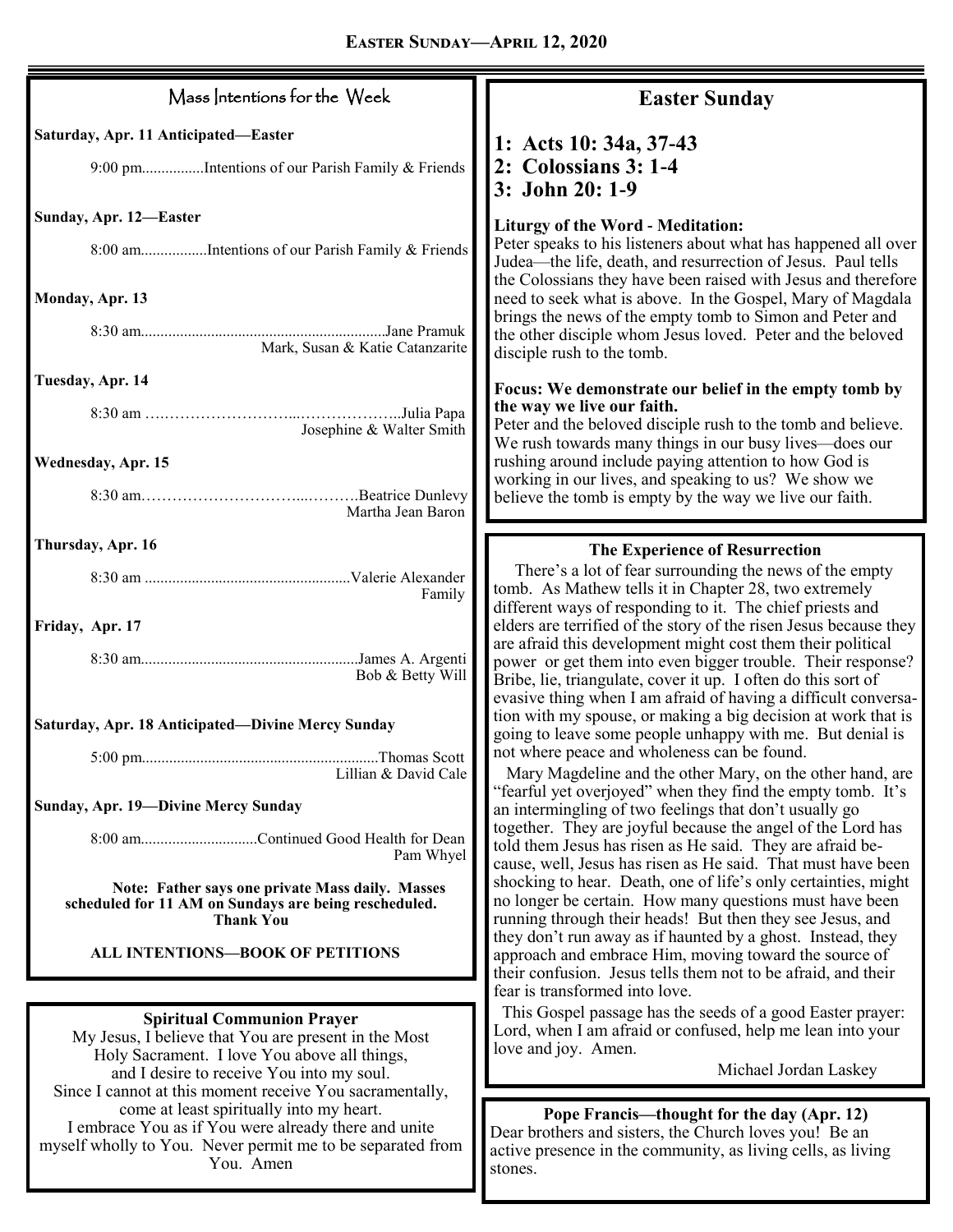|                               | <b>Easter Flower Memorials</b>                                                                       |
|-------------------------------|------------------------------------------------------------------------------------------------------|
| Mrs. Diane Bissell            | George Bissell, M/M George Bissell Sr., Audrey Gaebel, Elizabeth D. Schwalm                          |
| Christine Bryan               | Owad Family, Sieradzki Family, Bryan Family                                                          |
| <b>M/M David Cale</b>         | Gangwere, Cale, Harris, Dunn & Causey Families; Ann Broz, Sue Bruback, Sally<br>John, Jamie Hilligas |
| Judge & Mrs. Conrad Capuzzi   | Benjamin & Cecelia Simpson; Corrado & Ida Capuzzi; Ty Alan Frankhouser,<br>Jenna Brianne Capuzzi     |
| M/M Joseph Citro              | M/M John Citro Sr., Howard Fisher                                                                    |
| M/M G. Alan Clark             | M/M Tom Clark; M/M James Ball; Roy Schmidt, Pauline Shortride                                        |
| Margaret Dugan & Joanne Hager | Ruth & Frank Saluga; Paige Nagy, Gene Hager, Danielle Dugan Jones                                    |
| M/M Lloyd Eicher              | Lloyd & Henrietta Eicher; Calvin & Adeline Smith                                                     |
| Mrs. Shirley Flosnik          | Family & Friends                                                                                     |
| M/M Gerald Galida             | In Memory of Cettin & Galida Families; In Honor of Galida Family                                     |
| <b>M/M Daniel Gearing</b>     | Gearing & O'Hern Families                                                                            |
| Mrs. Sara Gross               | Gross Family, Clements Family                                                                        |
| <b>M/M James Harrick</b>      | James & Elma Harrick Families                                                                        |
| Mrs. Barbara Herring          | Larry Herring                                                                                        |
| <b>M/M Richard Homer</b>      | Michael E. Homer, Ivana E. Buchdrucker, Gary Buchdrucker                                             |
| M/M John Lubinski             | Family & Friends                                                                                     |
| M/M John Mamula               | Ann Mamula, Theresa Niemits, Stanley Niemits                                                         |
| <b>M/M Frank Martin III</b>   | <b>Family Members</b>                                                                                |
| Mrs. James Maust              | James Maust, Elmo Maust, Frank & Leota Schiffbauer; Charles & Christina Maust                        |
| M/M Henry Mazur               | Family & Friends                                                                                     |
| Mrs. Patricia Mowen           | John Herman                                                                                          |
|                               |                                                                                                      |

*Michael Raymond*

*M/M Joseph Murren Deceased Family Members, Dustin Riggs, Chris Kimmel*

*Ms. Debra Raymond John W. & Margaret Raymond; Steve, Carol & Stephen Raymond; Zackary Nelson,* 

*Mrs. Marie Rush Rush Family, Dorothy & Loretta; Lori John, Harbiger's Mrs. Anna Sparks Charles & Christina Maust; Oscar & Helen Sparks; Paul & Charles Maust;* 

*Mark & Brenda Stephans Family & Friends*

*M/M Richard Suchevits Kaelyb Suchevits, In Honor of Organ Recipients & U.S. Military Personnel*

*Rona (Chon) Sparks, Carmel Veno, Elmo & James Maust*

*Cassandra Turner Brent Turner, Gary & Phyllis Finzel; John & Laura Sobota; Connie Higgins*